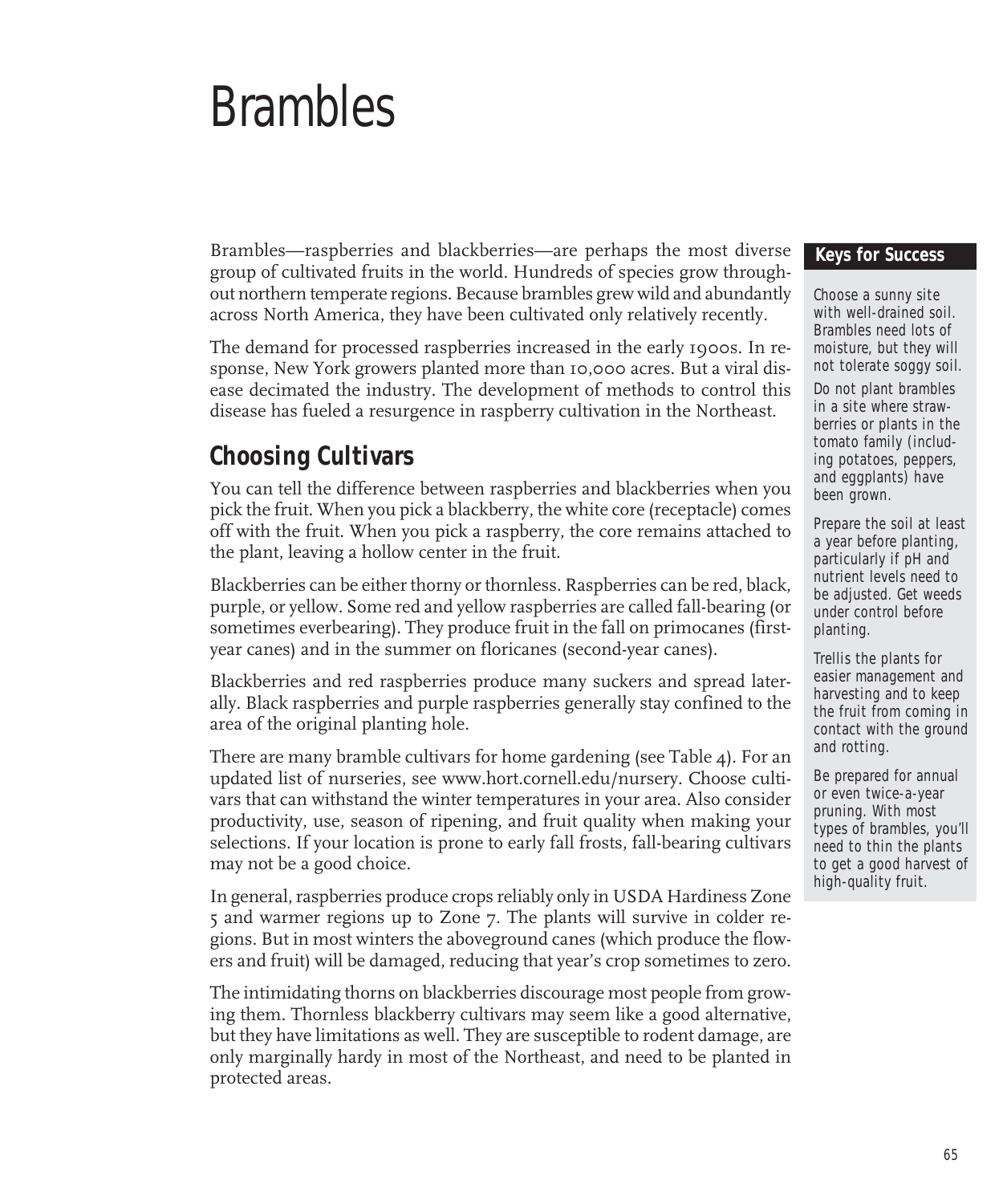| Cultivar               |                | <b>Attributes</b> |                         |                         |                         |                         |
|------------------------|----------------|-------------------|-------------------------|-------------------------|-------------------------|-------------------------|
|                        | Season         | Hardiness         | Fruit<br>Productivity   | Fruit<br>Size           | Fruit<br>Firmness       | Quality                 |
| Summer-bearing reds    |                |                   |                         |                         |                         |                         |
| Prelude                | $\mathbf I$    | 3                 | I                       | I                       | $\overline{a}$          | $\overline{a}$          |
| Reveille               | I              | 3                 | 3                       | I                       | I                       | 3                       |
| Killarney              | I              | 3                 | $\overline{\mathbf{c}}$ | $\overline{a}$          | $\overline{a}$          | $\overline{a}$          |
| Canby*                 | $\overline{a}$ | $\overline{a}$    | 3                       | 3                       | 3                       | 3                       |
| Festival*              | $\overline{a}$ | 3                 | 3                       | $\overline{a}$          | $\overline{\mathbf{2}}$ | $\mathbf I$             |
| Titan                  | 4              | $\overline{a}$    | 3                       | 3                       | $\overline{a}$          | $\mathbf I$             |
| Encore                 | 5              | 3                 | $\overline{a}$          | $\overline{\mathbf{3}}$ | 3                       | $\overline{a}$          |
| Summer-bearing yellow  |                |                   |                         |                         |                         |                         |
| Amber                  | 4              | I                 | I                       | $\overline{a}$          | I                       | 3                       |
| Summer-bearing blacks  |                |                   |                         |                         |                         |                         |
| Allen                  | $\overline{a}$ | $\overline{a}$    | 3                       | 3                       | 3                       | $\overline{a}$          |
| <b>Bristol</b>         | $\overline{a}$ | $\mathbf I$       | $\overline{a}$          | $\overline{a}$          | 3                       | 3                       |
| Alleghany              | $\overline{a}$ | $\overline{a}$    | T                       | $\overline{a}$          | 3                       | $\mathbf I$             |
| Jewel                  | $\overline{a}$ | $\overline{a}$    | $\overline{a}$          | $\overline{a}$          | 3                       | $\overline{a}$          |
| Huron                  | 3              | $\overline{a}$    | I                       | $\overline{a}$          | $\overline{\mathbf{3}}$ | $\mathbf I$             |
| Summer-bearing purples |                |                   |                         |                         |                         |                         |
| Brandywine             | 4              | 3                 | $\mathbf{2}$            | $\overline{a}$          | $\overline{\mathbf{2}}$ | I                       |
| Royalty                | 4              | $\overline{a}$    | 3                       | 3                       | $\overline{a}$          | 3                       |
| Fall-bearing reds      |                |                   |                         |                         |                         |                         |
| Heritage               | 7              | 3                 | 3                       | $\overline{a}$          | 3                       | 3                       |
| Autumn Bliss6          | 3              | $\overline{a}$    | $\overline{a}$          | $\overline{a}$          | $\overline{a}$          |                         |
| Fall-bearing yellows   |                |                   |                         |                         |                         |                         |
| Kiwigold               | 7              | 3                 | $\overline{a}$          | $\overline{a}$          | I                       | 3                       |
| Fallgold               | 7              | 3                 | I                       | $\overline{a}$          | $\overline{a}$          | 3                       |
| Goldie                 | 7              | 3                 | $\mathbf{2}$            | $\overline{\mathbf{2}}$ | I                       | $\overline{\mathbf{3}}$ |

#### **Table 4. Bramble cultivars that consistently perform well in the Northeast**

\* Nearly thornless

*Note: Season: 1 (early) to 7 (late fall), Attributes: 1 (poor) to 3 (good)* 

The thornless cultivars Black Satin and Thornfree are damaged around –5 to –10 degrees F (meaning they may sustain damage in the colder areas of USDA Hardiness Zone 6 and colder). Triple Crown, Chester, and Hull suffer cold injury at temperatures of  $-10$  to  $-15$  degrees F (meaning they may sustain damage in Zone 5 and colder). But because they are high yielding, you still can expect a blackberry crop even if they sustain some winter damage. In many cases, fluctuating spring temperatures cause more damage than midwinter low temperatures.

#### **Propagation**

It is against the law to propagate patented bramble varieties. It also is not wise to propagate brambles from older plantings because they are likely to be infected with viral diseases.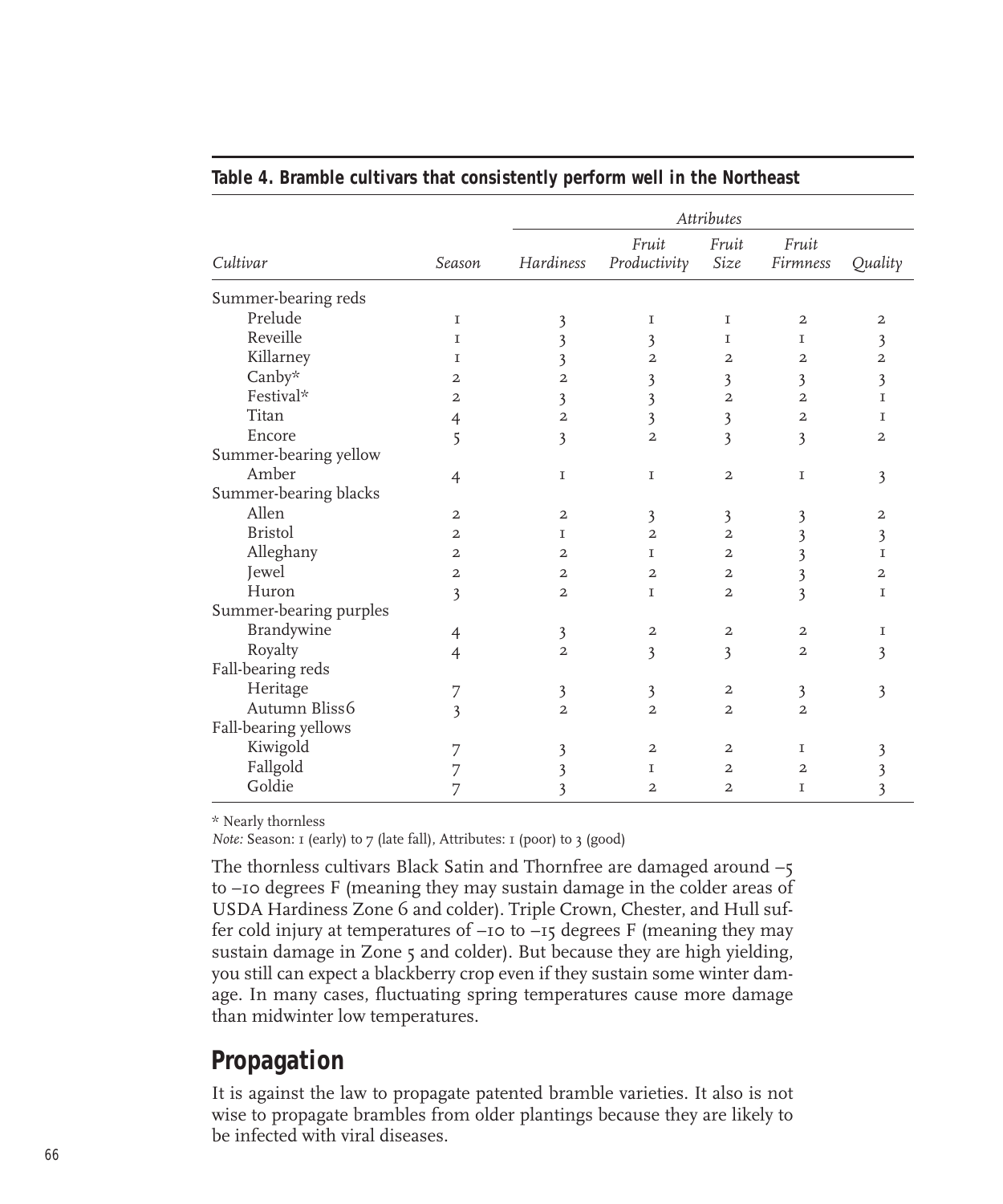Nurseries traditionally propagate red and yellow raspberries by removing suckers from the underground stems of virus-free plants. The suckers are harvested during the dormant season and referred to as one-year-old plants in nursery catalogs. Often the suckers are transplanted in the nursery and grown for an additional year. Then they are sold the following year and referred to as transplants. Despite the extra year in the nursery, there is no real difference in performance between one- and two-year-old plants when establishing a planting.

Black raspberries and blackberries are propagated in late August by tip layering. Tips of the current season's canes are buried 2 to 4 inches deep in the soil. The tips develop roots and form new plants before dormancy the same year. They are cut from the original plant before digging with about 6 inches of the old cane left attached to the rooted tip.

Tissue culture is rapidly becoming the preferred technique for raspberry propagation. Plants are cloned from tissues of virus-free stock in sterile surroundings. They are uniform and vigorous when planted in the field. The main drawback of tissue-cultured plants is their initial sensitivity to herbicides and frost. You must take care not to plant them before the last frost in the spring, and you should delay herbicide applications until plantings are well established.

#### **Site and Soil Preparation**

Brambles grow best on a sunny site in sandy loam soil with a pH between 5.5 and 6.5. While they tolerate a broad range of soil types, the soil must be well drained. Phytophthora root rot is a common cause of death in sites where there is excessive water, either on the soil surface or below. Excessive water also can be troublesome during the winter when alternate freezing and thawing can heave plants from the soil.

For these reasons, do not plant brambles on sites where water accumulates after rainfall. If this is not possible, plant them on raised beds at least 10 inches tall. Select a site somewhat higher than nearby land. This improves drainage and reduces the danger of cold injury and late spring frosts.

Adequate moisture during the growing season is essential for good cane growth and fruit production, particularly during drought, so be sure to locate plantings near a water source for irrigation.

Begin soil preparation at least a year before planting, especially if the pH needs to be adjusted.

Wild brambles are the principal source of diseases, so choose a site as far as possible from woodlots and old fields where wild brambles grow. If possible, destroy any brambles growing nearby. A previously cultivated site is best, but only if crops susceptible to verticillium wilt have not been grown

Brambles tolerate a wide range of soils but not poor drainage.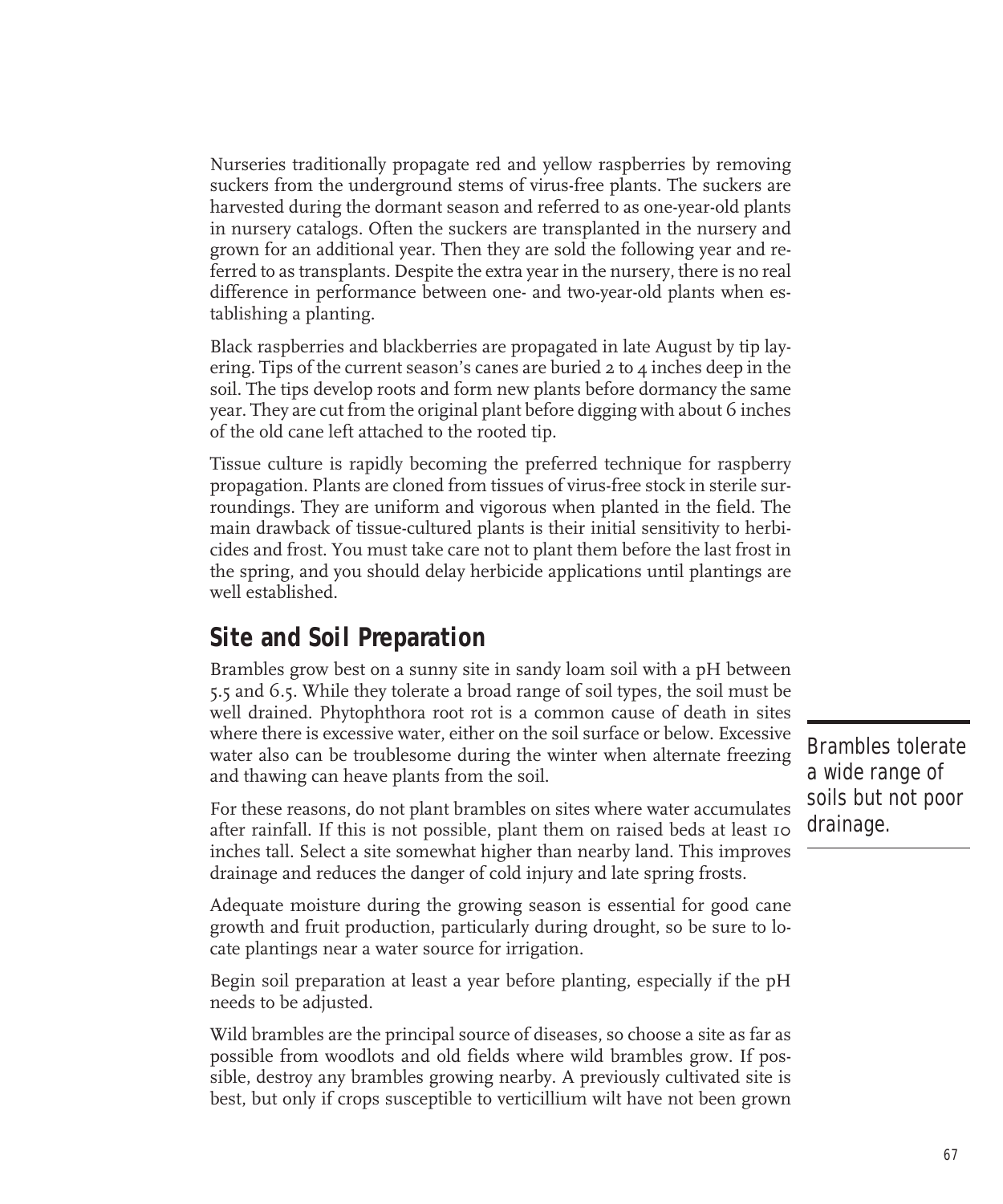there before. These include brambles, strawberries, tomatoes, potatoes, peppers, and eggplants. If you choose a new site, till the sod under and plant a cover crop one year before planting.

# **Planting**

Set plants I inch deeper than they were grown in the nursery and at least 30 inches apart in rows 9 to 10 feet apart. Plant rooted canes in early spring and tissue culture plantlets after the danger of frost has passed.

Remove any old dead canes that are attached to the new living plant because they can be a source of disease. Do not fertilize at planting or for several weeks after planting. Water liberally because brambles have shallow root systems.

#### **Care**

Brambles are easily injured by too much fertilizer. Apply no more than 5 pounds of 10-10-10 per 100 linear feet of row the first year and no more than 10 pounds per 100 feet in subsequent years. Apply fertilizer only in the early spring before flowering. Sprinkle it evenly in about a 3-foot-wide band over the row. Leave fertilizer on the soil surface because working it in could damage the plants' shallow root systems. Avoid using fertilizers that contain chlorides. For best results, test the soil every two to three years and follow recommendations based on the soil test.

Plants will likely need irrigation between bloom and harvest. Water them early in the day, after they have dried from the morning dew. Plants that remain wet during warm nights are more susceptible to disease.

Brambles are shallow rooted and will probably need watering between bloom and harvest.

Better yet, install a drip or trickle irrigation system to avoid wetting foliage. Drip tubes, tricklers, or emitters drip water continuously or intermittently into the root zone around the plant so that the plant receives as much water as it can use but no more. With this system, spaces between the rows remain firm and dry, and the root zone remains moist at all times; very little water is lost from evaporation or wind drift. But you must monitor your system carefully to make sure that the soil stays evenly moist and is not saturated.

Commercial growers usually cultivate the area between rows from early spring to mid-July to control weeds and eliminate suckers. For home plantings, keep about a 3-foot-wide strip cultivated around the plants, and mow the alleyways between the strips. To avoid injuring roots, cultivate no deeper than 2 inches near the plants. Unlike some other fruit crops, with brambles it is not a good idea to mulch the row area. Mulch can retain too much moisture and cause root disease problems.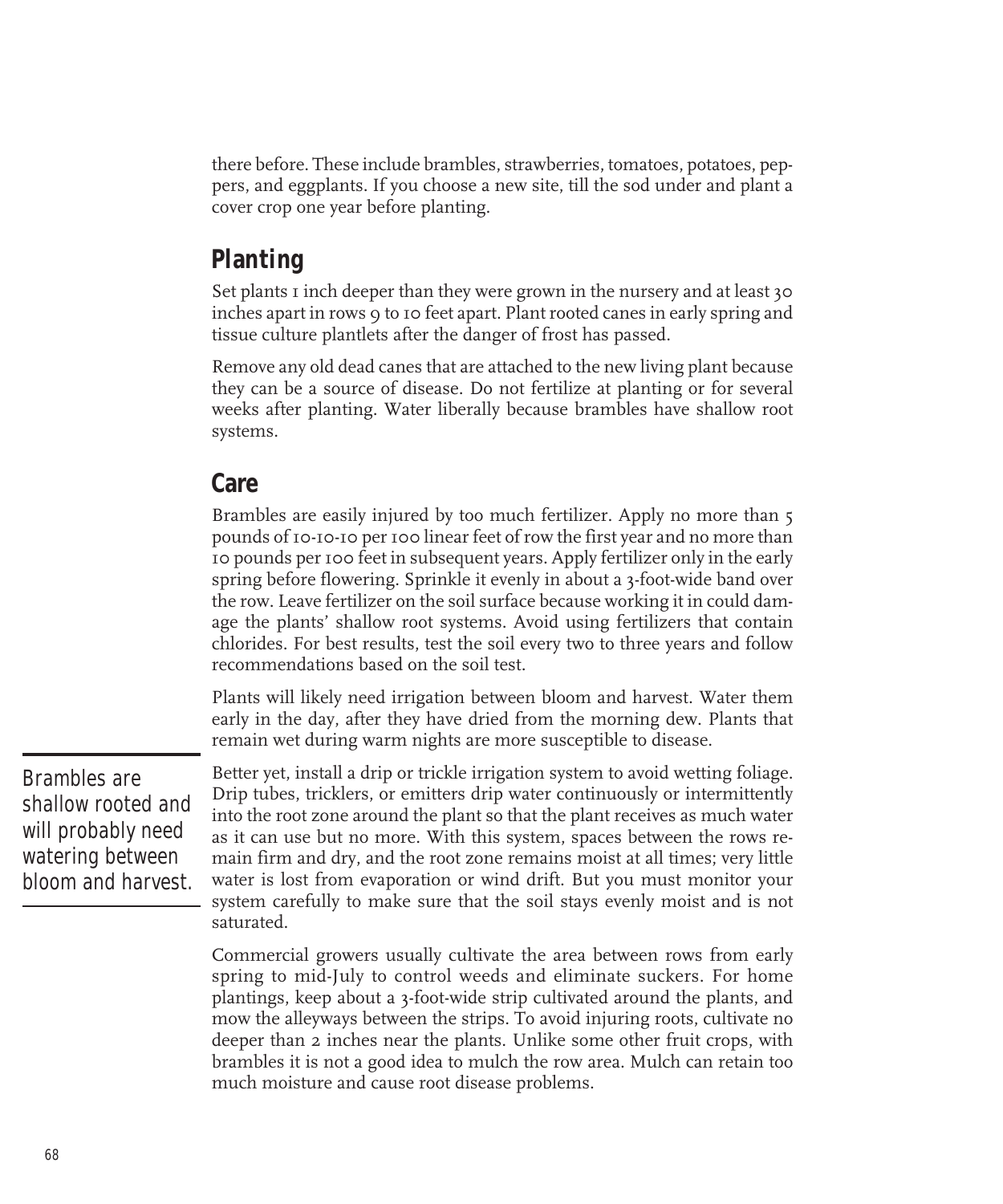### **Cane Management**

To get good-quality fruit, you need to prune plantings annually. Some types of brambles require thinning to keep the plants from getting too crowded and producing poor-quality fruit. With others, you can mow off the canes annually to keep them under control. Proper pruning and cane management can reduce the incidence of disease and improve growth, yield, and fruit size, quality, and sweetness.

Different types of brambles require different kinds of management:

**Primocane-fruiting raspberries** (fall-bearing raspberries) produce fruit at the top of first-year canes (primocanes) in late summer or early fall and on the lower portion of those same canes in early summer of the second year. If the growing season cooperates, you can expect fruit from primocane raspberries in the fall of the year of planting.

Most growers sacrifice the early-summer crop by pruning or mowing down canes between fall harvest and bud break in early spring. Cut the primocanes as close to the ground as possible to force new buds to break below the soil surface. New primocanes from these buds will grow and fruit in late summer or early fall. This produces a smaller but higher-quality late summer crop.

If you plan to harvest your raspberries only in the fall, you want to maximize the number of canes, so thinning isn't needed. To harvest an early summer crop as well, manage the canes like floricane-fruiting brambles (see below), and remove the portion of the cane that's fruited after harvest in the fall.

**Floricane-fruiting raspberries and blackberries** produce fruit from buds on second-year canes (floricanes). Unlike primocane types, the canes must remain intact throughout the winter and until after harvest during the second year. After they bear fruit, the floricanes die. You can expect your first crop the year after planting and full production in the summer of the third year.

While the floricanes are flowering and fruiting during their second year, new primocanes also are growing. Some of these will replace the floricanes next season. But these new primocanes compete with the floricanes for sun and water, and they can interfere with spraying and harvesting. Proper pruning and trellising reduces this competition.

The traditional way to manage floricane-fruiting plants is to permit primocanes to grow through their first season and fruit the following year and then cut them off at ground level after harvest when they are dead. The key is to prune and thin the canes in early spring of their second season. In general, you remove any spent floricanes left from the previous season as well as any diseased or winter-damaged wood. Then thin out the canes to about three or four per foot. Finally, head back the remaining canes to a convenient height for picking—about 4 to 5 feet—but by no more than

#### Good-quality fruit requires annual pruning.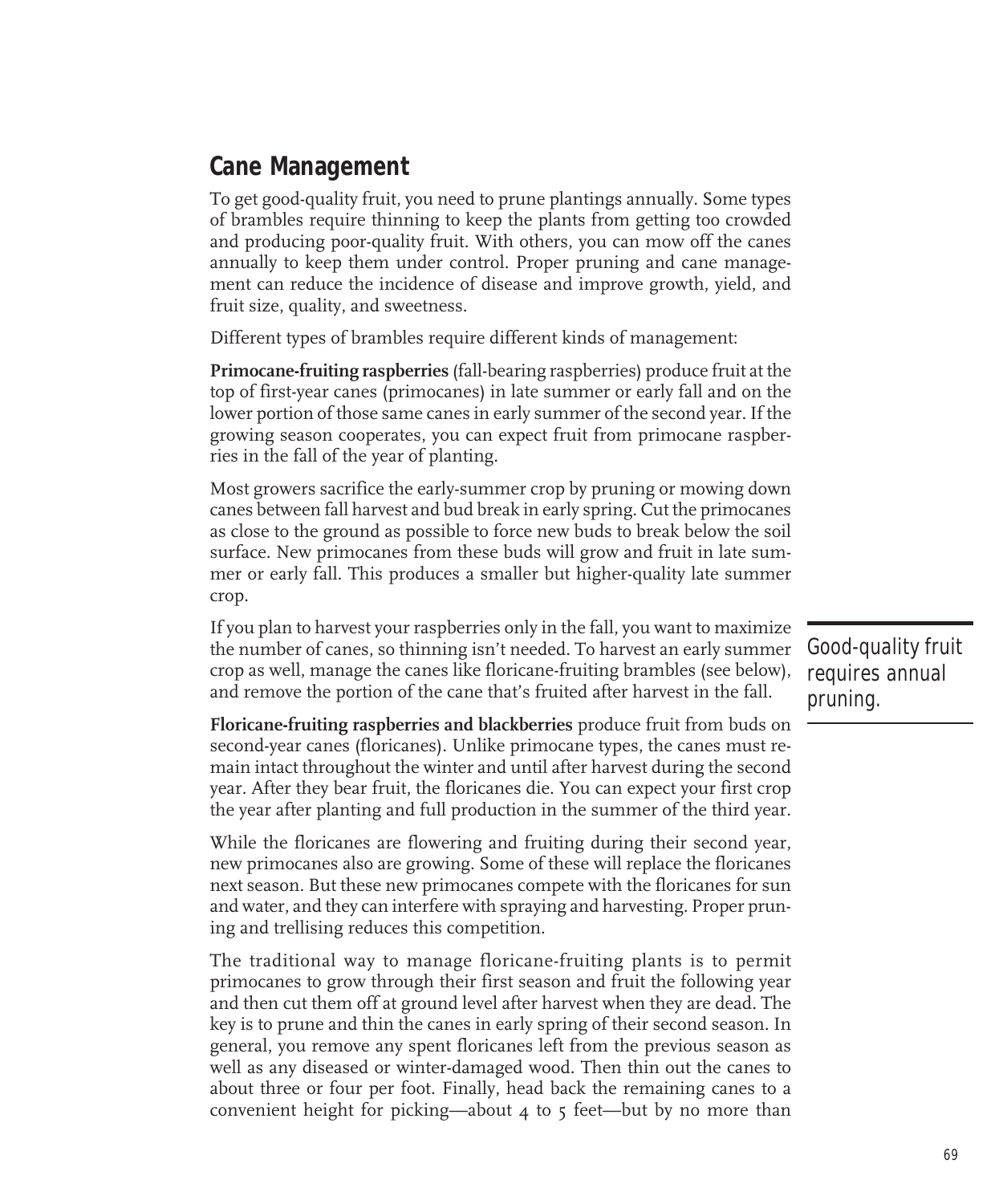25 percent. (See "Pruning", page 72, for more details about pruning different types of brambles.)

Another way to reduce plant interference and competition is to mow half of the planting alternately each year during the dormant season. During the spring after mowing, primocanes emerge and grow without interference from fruiting canes. The following year, the floricanes flower and fruit, and then you mow them to the ground once again. This system requires less labor because thinning and pruning are not necessary. It also reduces spray material costs. But because of the high cane density, you can expect poorer quality fruit, smaller berries, and lower yields.

A third alternative is to select four or five primocanes per linear foot of row in June that you will carry through to fruiting the following year and remove the rest. Cut the primocanes that you don't want when they are about 8 inches tall. They are much easier to prune out while they are still small and succulent instead of large and thorny. This method also increases the fruit size and yield of the current season's crop. The disadvantage is that if any of these canes become diseased or damaged, you don't have others to choose from to replace them.

## **Trellising**

It's a good idea to trellis plants to keep them from drooping over to the ground when they are heavy with fruit. Trellising makes harvesting fruit easier and keeps berries from rotting when they come in contact with the ground.

With primocane-fruiting raspberries, some growers use a temporary trellis during the fall harvest season. One system that works well consists of T-shaped wooden or metal posts approximately 7 feet tall with 3-foot-long cross-arms (see Figure 20).



Prune primocanes while they are small and succulent, not big and thorny.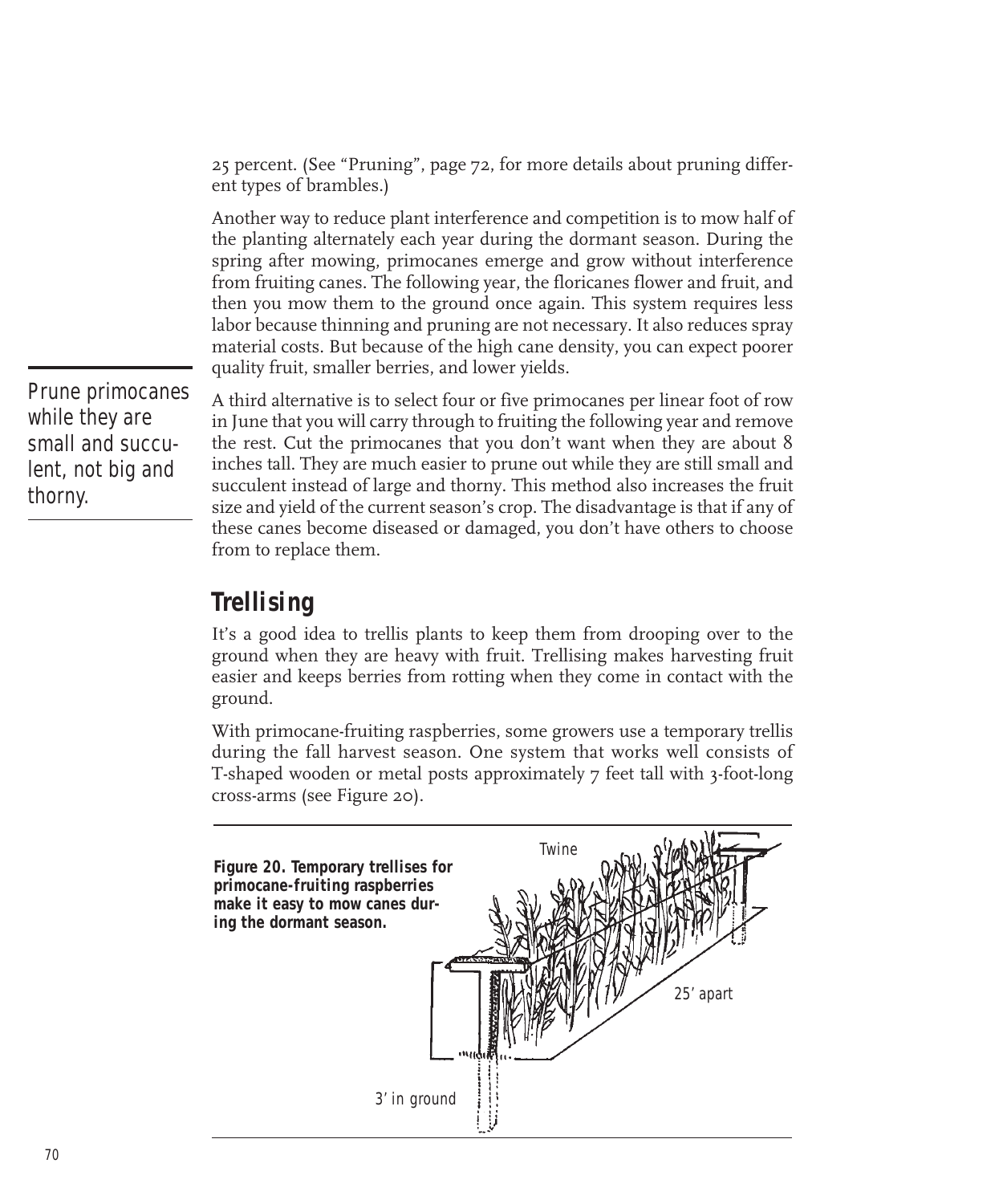Dig post holes no more than about 25 to 30 feet apart in the center of each row. Make the holes slightly wider than the base of the post and 3 feet deep so that the trellis is about 4 feet tall when assembled. Line the holes with a 3foot section of plastic pipe.

As harvest approaches, insert the posts into the holes. Run baling twine (tied to screw eyes in the ends of the cross-arms) along either side of the row. Twine is cheap and biodegradable yet strong enough to support the canes. After harvest, cut the twine and remove and store the posts for next season. Because the plastic pipes are buried, they do not interfere with canecutting operations.

Trellising floricane-fruiting raspberry and blackberry plants helps reduce interference from primocanes and improves production. Without trellising, fruiting canes must be cut short in the dormant season to prevent the canes from breaking or tipping over. Because most of the fruit buds are on the top half of the cane, pruning low can significantly reduce yields.

Use a V-shaped trellis to reduce primocane interference and increase yields by separating the fruiting floricanes from the vegetative primocanes (see Figure 21). Set pairs of opposing posts about  $1/2$  feet apart every 30 feet. Angle the posts away from each other so they are about 20 to 30 degrees from perpendicular to form the V. The posts should stand about 6 feet tall. Run two wires (twine works well for short runs) between the posts and secure them to the anchor posts at the ends of the rows. The top wire should be about 4 feet from the ground, and the second wire—about 2 feet high provides additional support. These can be adjusted depending on the size and vigor of the plants or how much winter damage they suffer.

Trellising reduces competition and increases yield and quality.



**Figure 21. A V-trellis system for floricanefruiting raspberries reduces competition**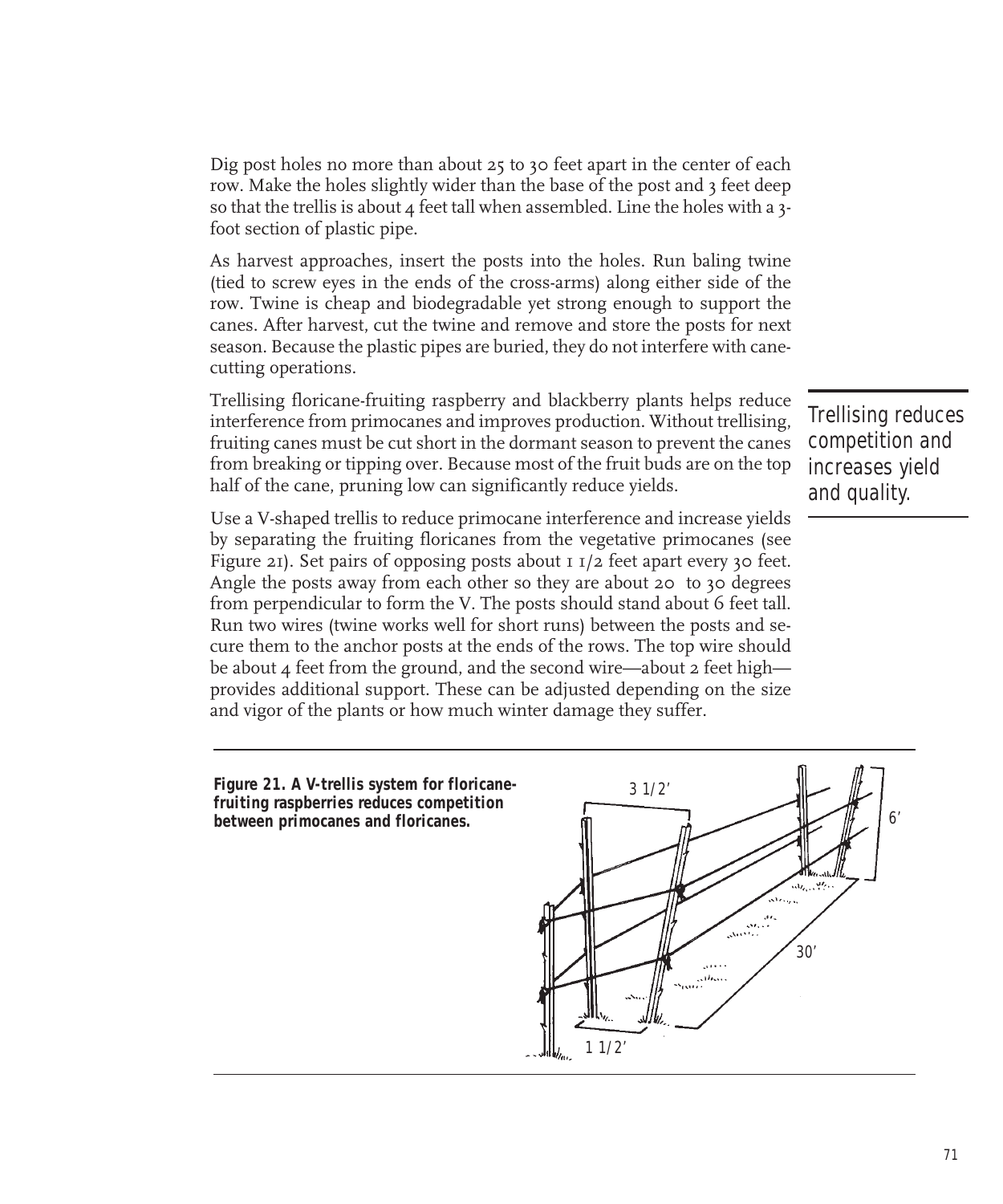After thinning in early spring, tie the floricanes to the top wires. Allow the primocanes to grow in the middle of the V where they won't interfere or compete with the floricanes for light. Spraying, harvesting, and pruning are easier because trellising pulls the floricanes to the outside where they are accessible. The presence of primocanes in the middle forces lateral growth by the floricanes outward. Studies of several raspberry cultivars showed higher yields using V-trellises, primarily because the practice increases the amount of light reaching the canopy (see Figure 22).

**Figure 22. With a V-trellis, primocanes grow in the center of the V the first year (left). During their second season (when they become fruit-bearing floricanes), tie them to the trellis to keep them from shading the new primocanes (right). This system also makes the berries easier to harvest.**



You can build a similar system using T-shaped posts by adding a second cross arm to support the lower wire. The disadvantage of the T-posts is that they aren't as flexible when it comes to adjusting the height of the wires to accommodate annual variation in cane height.

Select trellis posts and anchors from readily available materials. You can make them from wood, steel fence posts, rebar, or similar materials. Monofilament plastic wire, now the material of choice for trellis systems, is as strong as wire but much lighter and easier to handle. Inexpensive devices are available to hold the monofilament taut at the anchoring post and to rejoin lines that have accidentally been cut. Consult nursery and commercial grower catalogs for more information on trellising materials. When designing a trellis and choosing materials, keep in mind the potential 15-year life of the planting. Strong anchor posts are essential for a good trellis.

#### **Pruning**

Different types of brambles require specific pruning methods.

**Red raspberries.** Around mid-March, thin canes leaving three or four per linear foot of row (see Figure 23). Prune off winter-damaged tips. Cut top canes no more than 1 foot beyond the top wire of the trellis but below the point of any winter injury. (Lower the trellis wire if damaged canes require hard pruning.) Tie canes loosely to the trellis wire to prevent wind damage.

**Black raspberries.** In the summer when the primocanes reach about 2 feet tall, cut back their tips at least  $\mu$  inches to encourage lateral growth. By the end of the season, primocanes will be branched with long laterals. These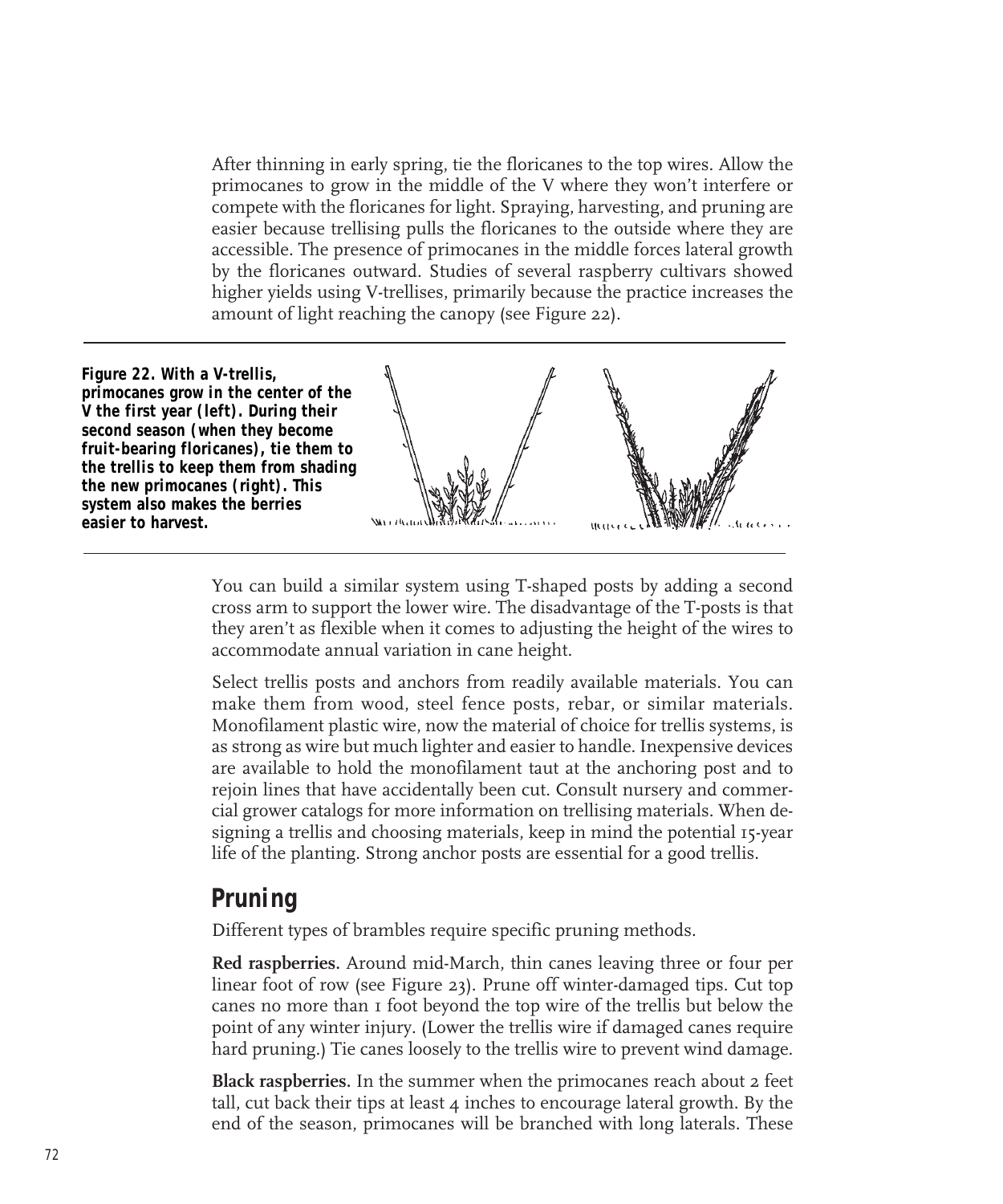**Figure 23. Red raspberries require thinning to three or four canes per foot for high-quality fruit.**



should be supported by trellis wires in the winter to prevent breakage from snow. In early spring, remove any winter-damaged wood and shorten the laterals to about 1 foot long to increase berry size. Thin canes to about two or three per linear foot of row.

**Purple raspberries.** Purple raspberries are hybrids of red and black raspberries and can be managed like either. However, when managed like red raspberries, they grow very tall and don't yield as well. A better alternative might be to pinch primocanes when they are about 3 to 4 feet tall in June. This produces a stockier plant, more laterals, and better yields, but there is some increased risk of disease, especially if weather is hot and wet following pinching. In early spring, remove any winter-damaged wood and shorten the laterals to about 1 foot long to increase berry size. Thin canes to about two or three per linear foot of row.

**Thorny blackberries.** Prune twice, similar to pruning black raspberries. Tip primocanes when they are about 3 to 4 feet tall in the summer to stiffen the canes and encourage lateral branching. In early spring, shorten the lateral branches to between 12 and 16 inches, and thin canes to two per linear foot of row. Alternate-year mowing helps avoid the difficult task of pruning (see "Cane Management," page 69).

**Thornless blackberries.** In early spring, shorten fruiting canes to the top trellis wire, or weave them around the wire. Shorten laterals to about 18 inches. Low-growing laterals are less likely to suffer winter injury. For good production, maintain six to eight canes per clump.

# **Diseases and Pests**

Your best first line of defense against diseases and pests is to choose disease-resistant cultivars and to keep your plants healthy. Choose your site and prepare the soil carefully, paying special attention to good drainage. Make sure plants get adequate water, but avoid saturating the soil. Remove wild brambles, which can harbor diseases that can spread to your planting.

For more help identifying disease, pest, and other problems with raspberries, see www.hort.cornell.edu/diagnostic.

Choose diseaseresistant cultivars and plant them in a well-drained site.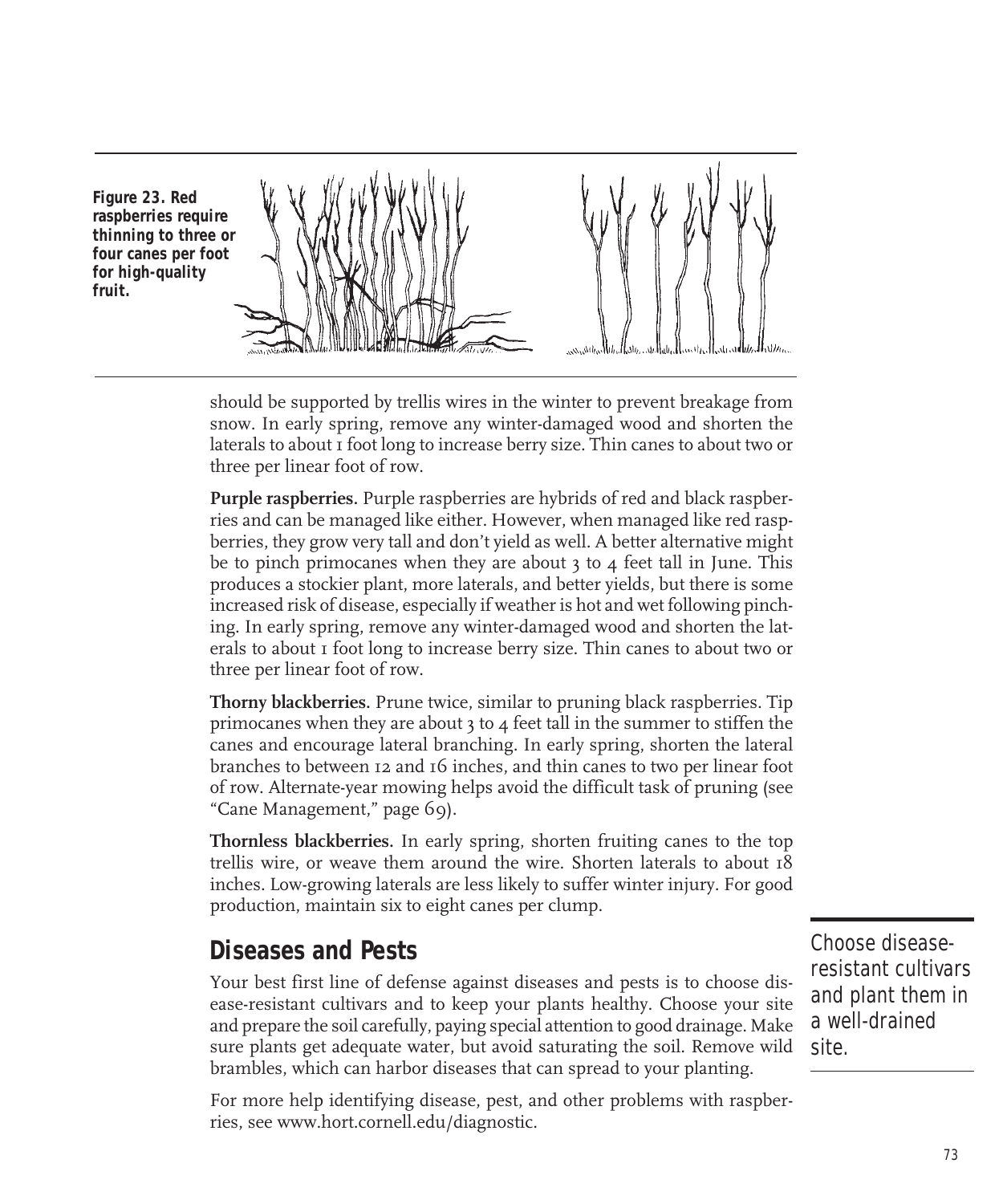**Mosaic virus.** Aphids and leafhoppers infect and spread this disease through bramble plantings. Leaves become mottled with yellowish or light green blotches on a dark background. They also are smaller than normal and frequently deformed or cupped. The virus stunts infected plants, which produce dry fruit of poor quality.

Royalty, a purple raspberry cultivar, is immune to the aphid that transmits this virus. Black raspberries are very susceptible. Red raspberries can carry the virus without showing any symptoms, so do not plant black raspberries near red raspberries unless you are certain the red raspberries are virusfree.

To reduce the incidence of mosaic virus, plant only virus-indexed stock. Plantings located far away from wild brambles are less likely to become infected. Remove infected plants, because once infected, they cannot be cured.

**Ringspot virus.** This virus is transmitted by nematodes (tiny soil-dwelling, wormlike creatures) and causes berries to crumble when picked. Plants cannot be cured once they are infected. Plant only virus-indexed stock, and do not replant into a site where crumbly berry plants have been recently removed.

**Phytophthora root rot.** This disease causes plants to wilt or collapse during the heat of summer. It stunts leaves, which show poor color before wilting. Digging up plants will reveal that many of the roots are dead or chocolatebrown in color. This root-rotting disease is associated with wet sites. To avoid it, plant only in well-drained soils or on ridges or raised beds. Black raspberries are generally the least susceptible. Red raspberries vary in their susceptibility.

**Verticillium wilt.** This disease can be found in soil where strawberries or tomatoes, potatoes, peppers, eggplants, or other crops in the tomato family have been grown. It causes leaf wilting and yellowing from the bottom up and may appear on only a few canes of each plant. Verticillium wilt is most severe on black raspberries. Grow a cover crop of a grass species for a couple of years before planting raspberries if the site was once used to grow any of the susceptible crops listed above.

**Spur blight, cane blight, and anthracnose.** These diseases infect canes and weaken plants. Spur blight is identified by chocolate-brown or purple cankers around individual buds. Buds within the discolored areas fail to grow, or laterals from those buds collapse before fruiting. Cane blight cankers grow around the entire cane below wilting branches. Symptoms of anthracnose include small purple spots on young canes in the spring. The spots become sunken and turn gray with a purple border. This disease is most severe on black and purple raspberries.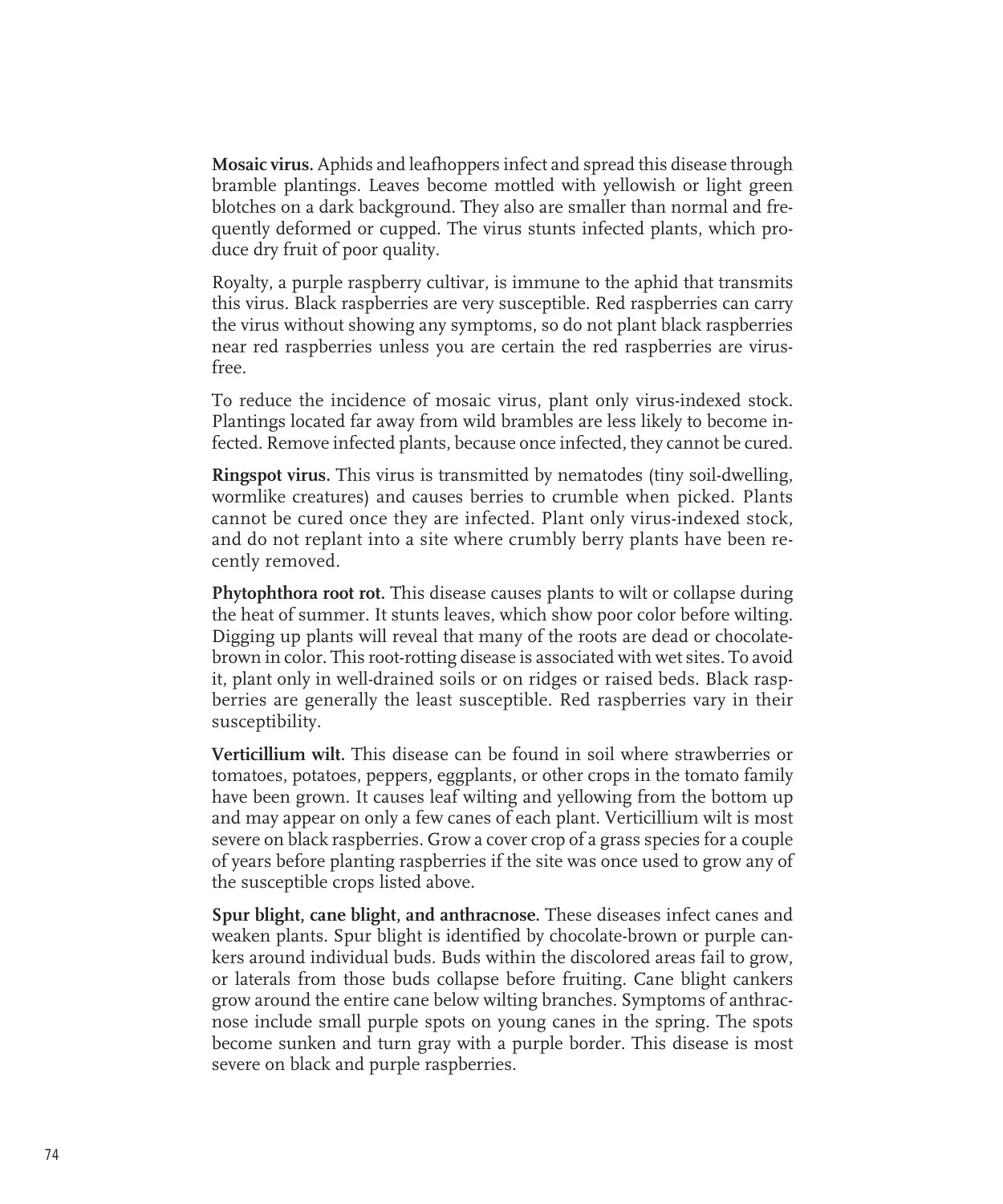To control these cane diseases, prune out and burn diseased canes before new canes emerge in the spring. Also, remove the fruiting canes after they have fruited, usually sometime in August. Fall-bearing raspberries that are mowed annually are not infected by these diseases.

**Botrytis fruit rot.** This fungus develops during cool rainy weather as a gray mold over the fruit. Practices that improve air circulation reduce its incidence. Fungicides are most effective when applied during bloom.

**Orange rust.** This disease affects black raspberries and blackberries, turning the undersides of new leaves orange in the spring. Plants produce new canes that are weak, spindly, and thornless. The disease is systemic in the plants, returning every year.

**Raspberry cane borers.** Adults of this insect pest appear in June. The first symptoms are wilting tips on new canes and laterals. Closer examination reveals two rows of punctures 1/2 inch apart encircling or girdling the stem. These marks are made by the female borer before she deposits her eggs between them. Larvae hatch from the eggs and burrow toward the base of the cane. They spend their second year in the roots and crown.

To avoid this insect, do not plant near wild brambles. When infestations occur, cut off the wilted tips below the girdle and crush the old stubs of canes in early spring.

**Raspberry fruitworms.** Early cultivars of red raspberries are most likely to be attacked by this pest. Larvae are usually first noticed at picking either inside the berry or on the receptacle. Infected fruit is usually unfit for consumption. The adults can severely injure leaves by eating holes in them.

**Spider mites.** These tiny pests are most prevalent during hot, dry weather. They are found on the undersides of leaves, preferring older, less succulent ones. Injury appears as bronzing on the leaf surface. Excessive fertilization can lead to high mite levels.

**Blackberry leafminers.** These insects feed on foliage, weakening the plant and causing poorly developed fruits. Larvae hatch from eggs laid in the leaf tissue and excavate large blotched "mines" between the leaf surfaces. Two generations occur each year—the first in late May and the second in late August.

**Raspberry sawflies.** Look for these small pale green larvae feeding first on the outer edges or undersides of the leaves and then chewing holes in the leaves. In heavy infestations, all leaf surfaces except the vein are destroyed.

**Japanese beetles.** These familiar insects chew leaves randomly in midseason. They prefer particular cultivars. Plantings near grub-infested turf are particularly susceptible.